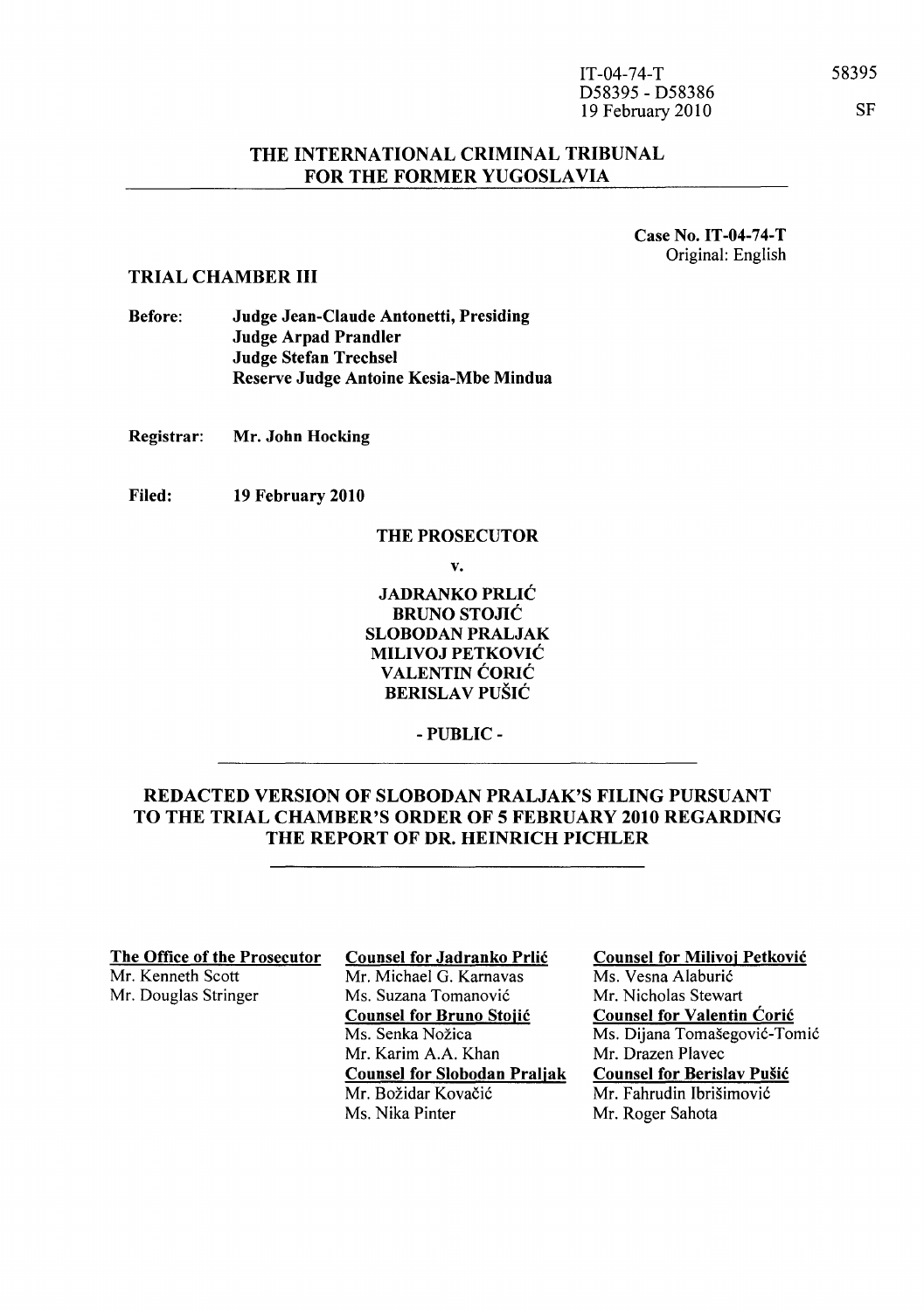#### - 1 -

# **REDACTED VERSION OF SLOBODAN PRALJAK'S FILING PURSUANT TO THE TRIAL CHAMBER'S ORDER OF 5 FEBRUARY 2010 REGARDING THE REPORT OF DR. HEINRICH PICHLER**

# **I. INTRODUCTION**

1. Slobodan Praljak ("Accused"), by and through counsel, ("Praljak Defence"), respectfully submits the following filing pursuant to the "Ordonnance Suite au Dépot du Rapport d'un Témoin Expert de la Chambre" issued 5 February 2010 ("Order").

### **11. HISTORY**

- 2. The complete history leading up to the Order is too extensive to be fully accounted here. The Praljak Defence respectfully provides the following overview by describing three periods of that history, in hopes that is of some assistance to the Trial Chamber.
- 3. The first period of time might include [REDACTED], the subsequent prosecution of Slobodan Praljak, and the admission of the edited video evidence when tendered by the Prosecution.<sup>1</sup>
- 4. The second period of time might include the request of the Praljak Defence to a team of independent experts (Dr. Muhamed Suceska, Ph.D., C.E.; Slobodan lankovic, Ph.D., M.E., Prof. retired; Aco Sikanic, Ph.D., M.E.) (collectively "Independent Experts") to analyze the destruction of the Old Bridge according to the *accessible* video tapes. It is unquestioned by any party that the video tapes used by the Independent Experts were the authentic recordings of the broadcasts by TV ORF 2 and TV Mostar ("Available Video"). The Janković Expert Report<sup>2</sup> concluded 1) that there was no evidence in the Available Video showing tank fire striking the Old Bridge immediately preceding its destruction ("Conclusion 1");<sup>3</sup> and 2) that the Available Video was compatible with the thesis that a detonation

*Case No. IT-04-74-T Prosecutor v. Jadranko Prlic, et al. 19 February 2010* 

<sup>&</sup>lt;sup>1</sup> E.g. P01040(3:08-6:38), P07431(14:10-14:35; 1:42:30-1:43:40; 1:44:00-1:45:09).

<sup>&</sup>lt;sup>2</sup> Analysis of the Destruction of the Old Bridge According to Accessible Video Tapes, ("Janković Expert Report").

 $3$  Janković Expert Report, p. 5.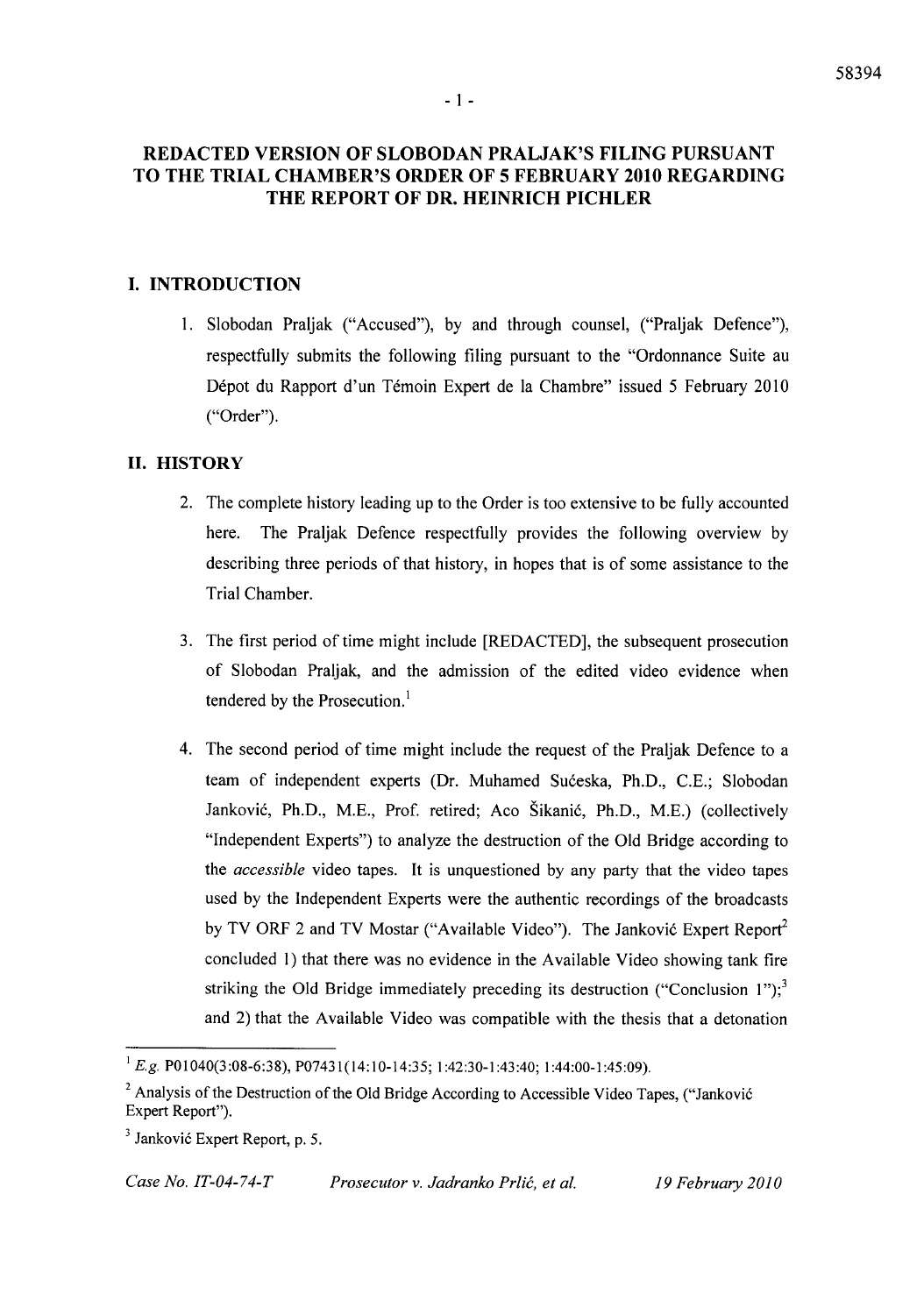cord triggering an explosion had been used to destroy the bridge ("Conclusion 2").<sup>4</sup> Pursuant to Rule 94 *bis* of the Rule of Procedure and Evidence<sup>5</sup> Dr. Janković testified and was cross-examined. $6$  The thrust of the Prosecution's crossexamination dealt only with one aspect of Conclusion 2, asserting that the evidence showing that a detonation cord triggering an explosion was at least a minute before the final collapse of the Old Bridge.<sup>7</sup> Neither Dr. Janković nor the Praljak Defence contested the thrust of the Prosecution's cross-examination, as it was incidental to Conclusion 2 and completely irrelevant to Conclusion 1.

5. The third period of time might start with the Trial Chamber's *proprio motu* efforts to investigate the origins of the Available Video. The Praljak Defence has always welcomed the Trial Chamber's efforts along these lines, $\delta$  given the failure of the Prosecution to provide the original videos, the impossibility for the Praljak Defence to find the original videos, and the reliance of the Prosecution on edited videos. The Praljak Defence has always maintained that the Trial Chamber's efforts along these lines should not delay the admission of the Janković Expert Report. The Trial Chamber's *proprio motu* efforts eventually resulted in the Expert Report by Heinrich Pichler ("Pichler Expert Report") submitted in "Registry Submission Pursuant to Rule 33 (B) Concerning Expert Report" filed 21 December 2009 ("Registry Submission"). The Pichler Expert Report is principally noteworthy for 1) the finding that the Available Video used in the Janković Report were indeed the authentic recordings of the broadcasts by TV ORF 2 and TV Mostar; $9$  and 2) the process behind the authoring of the Pichler Report, which demonstrated [REDACTED].

<sup>&</sup>lt;sup>4</sup> Janković Expert Report, pp. 7-15.

<sup>5</sup> Hereinafter, each such rule will simply be designated as a "Rule."

 $6$  T. 30062-30228, 30 June 2008-1 July 2008.

<sup>7</sup> T. 30145, 30 June 2008.

<sup>&</sup>lt;sup>8</sup> See e.g. Praljak's Motion to Presently Admit the Expert Opinion of Dr. Janković on the Old Bridge and Related Video Tapes, and to Expand the Mandate of the Appointed Expert, filed 15 September 2008 ("Request to Expand Pichler's Mandate").

<sup>&</sup>lt;sup>9</sup> See Pichler Report pp. 9–10.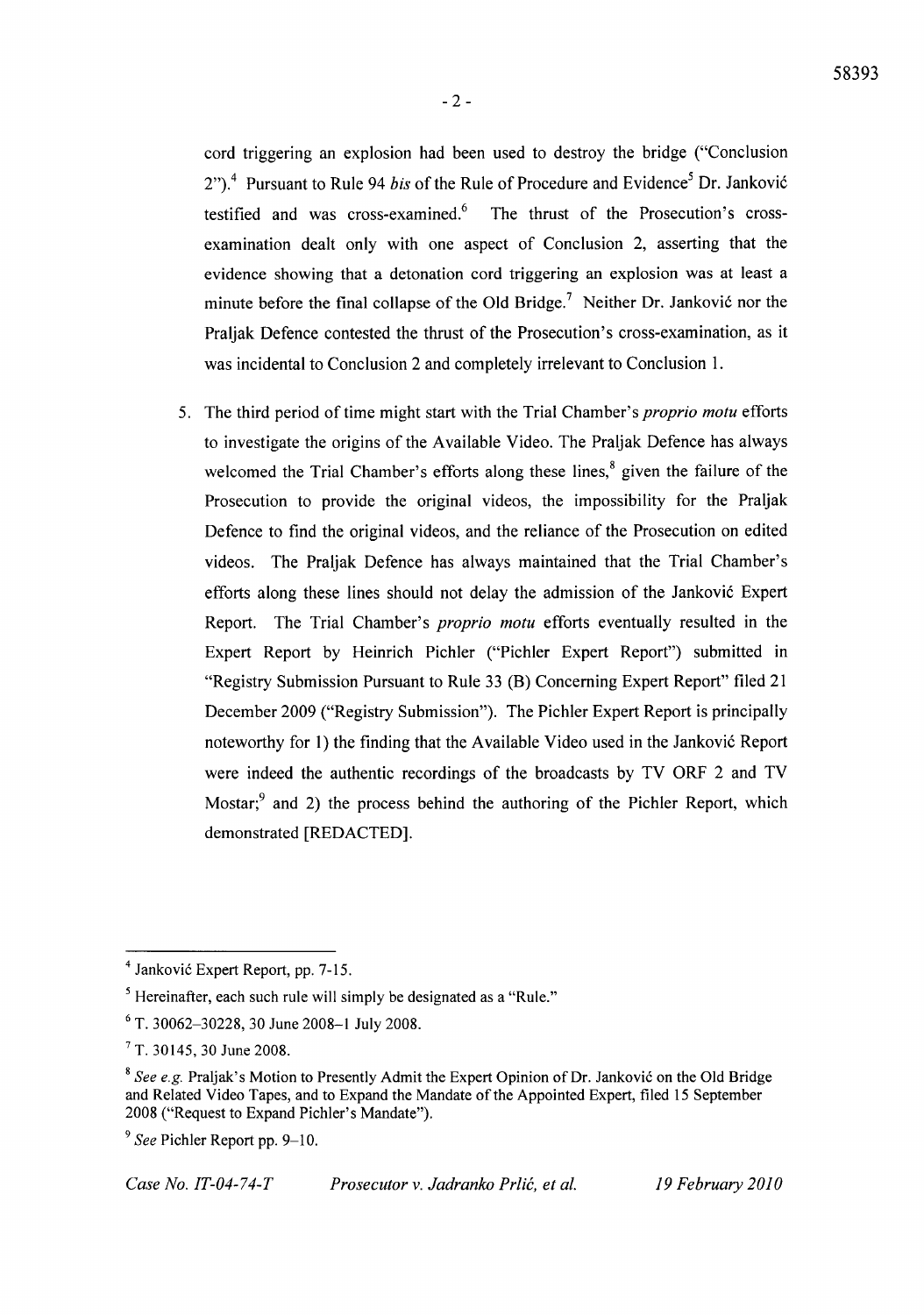## **III. APPLICABLE LAW**

- 6. Rule 89 (C) states in full: "A Chamber may admit any relevant evidence which it deems to have probative value."
- 7. Rule 89 (D) states in full: "A Chamber may exclude evidence if its probative value is substantially outweighed by the need to ensure a fair trial."
- 8. Rule 89 (E) states in full: "A Chamber may request verification of the authenticity of evidence obtained out of court."
- 9. Rule 94 *bis* concerns the testimony of expert witnesses. It presumes that an expert witness will be called by a party. $\frac{10}{10}$

# IV. OBSERVATIONS

## A. The Scope of this Filing is Limited.

- 10. This filing is specifically pursuant to the Trial Chamber's Order, which stated that the Trial Chamber "INVITE les parties à déposer leurs observations sur le Rapport d'expertise au plus tard le 19 février 2010."
- 11. This filing is not a motion. It does not request relief. It does not provide the procedural basis for responsive filings, regardless of title or format. It merely provides the observations of the Praljak Defence, respecting the wishes of the Trial Chamber as expressed in the Order. Every party has the opportunity to provide their own observations pursuant to that Order, so no party can legitimately suggest they had no opportunity to express their views.
- 12. The principle observations of the Praljak Defence with respect to the Pichler Expert Report are threefold: 1) the Pichler Expert Report supports the admission of the lankovic Expert Report; 2) the Pichler Expert Report (including all Annex material included in the Registry Submission) should be admitted; and 3) examination of Dr. Pichler does not appear necessary, but the Praljak Defence should be accorded the same right to examine Dr. Pichler if any other party is granted that right.

<sup>10</sup> Rule 94 *bis* (A) refers to "any expert witness to be *called by a party"* (emphasis added).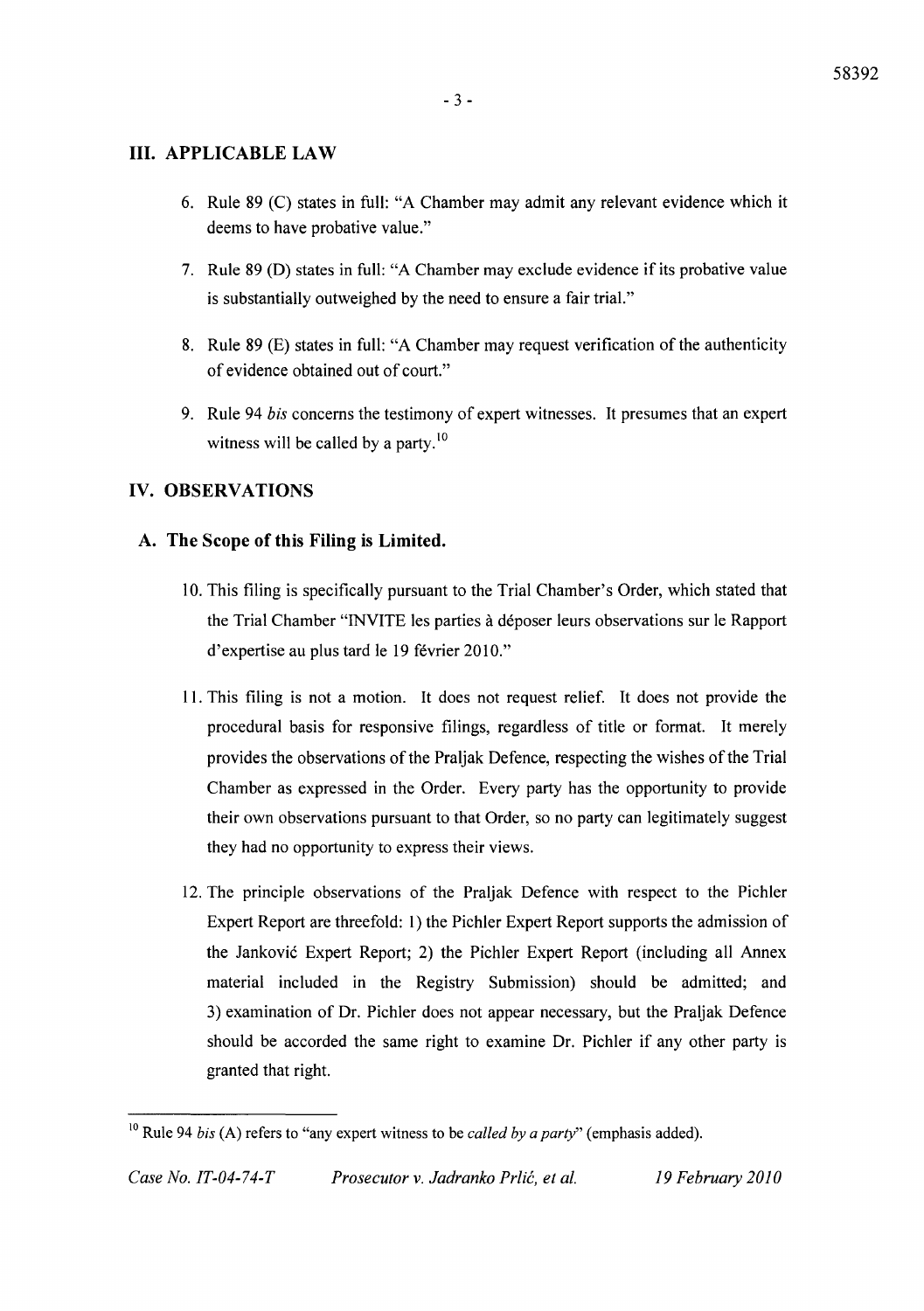# **B. The Pichler Expert Report Supports the Admission of the Jankovic Expert Report.**

- 13. The Pichler Expert Report was commissioned to address five points of inquiry.<sup>11</sup> Dr. Pichler was evidently frustrated by the failure [REDACTED]. The Praljak Defence shares this frustration, perhaps alongside others in the courtroom. Nonetheless, analysis of the five points of inquiry reveals that the Pichler Expert Report supports the admission of the Janković Expert Report.
- 14. The first point of inquiry concerns whether or not there is any difference between the material broadcast and the original video material.<sup>12</sup> The Pichler Expert Report clearly indicates that Dr. Pichler was unable to obtain the original video material.<sup>13</sup> As all parties are aware, [REDACTED]. As a result, the Trial Chamber, Dr. Pichler and the Praljak Defence remain without the original video. The Praljak Defence respectfully submits that this amply demonstrates that the Praljak Defence and the Independent Experts cannot be blamed or impugned. The fault, if fault is to be laid, clearly lies at the feet of those who handled the original video recordings. The Praljak Defence sincerely wishes the originals had been made available at the outset, rather than the chain of events described *supra* in Section II. In short, if the Trial Chamber was waiting to admit the Janković Expert Report until it could fully establish whether the Praljak Defence and the Independent Experts presented the best Available Evidence, that wait should now be over. The Praljak Defence and the Independent Experts' efforts were *bonajide.*
- 15. The second point of inquiry concerns whether or not there is any difference between the material broadcast and the material to which the Janković Expert Report referred.<sup>14</sup> The Pichler Expert Report contains no evidence that there is any such difference. Rather, it clearly states that "The expert opinion in the file (analysis of the destruction of the old bridge according to accessible video tapes)

<sup>&</sup>lt;sup>11</sup> Pichler Expert Report, p. 4.

<sup>12</sup>*Ibid.* 

<sup>13</sup>*Ibid.,* pp. 4-1l.

<sup>&</sup>lt;sup>14</sup> Pichler Expert Report, p. 4.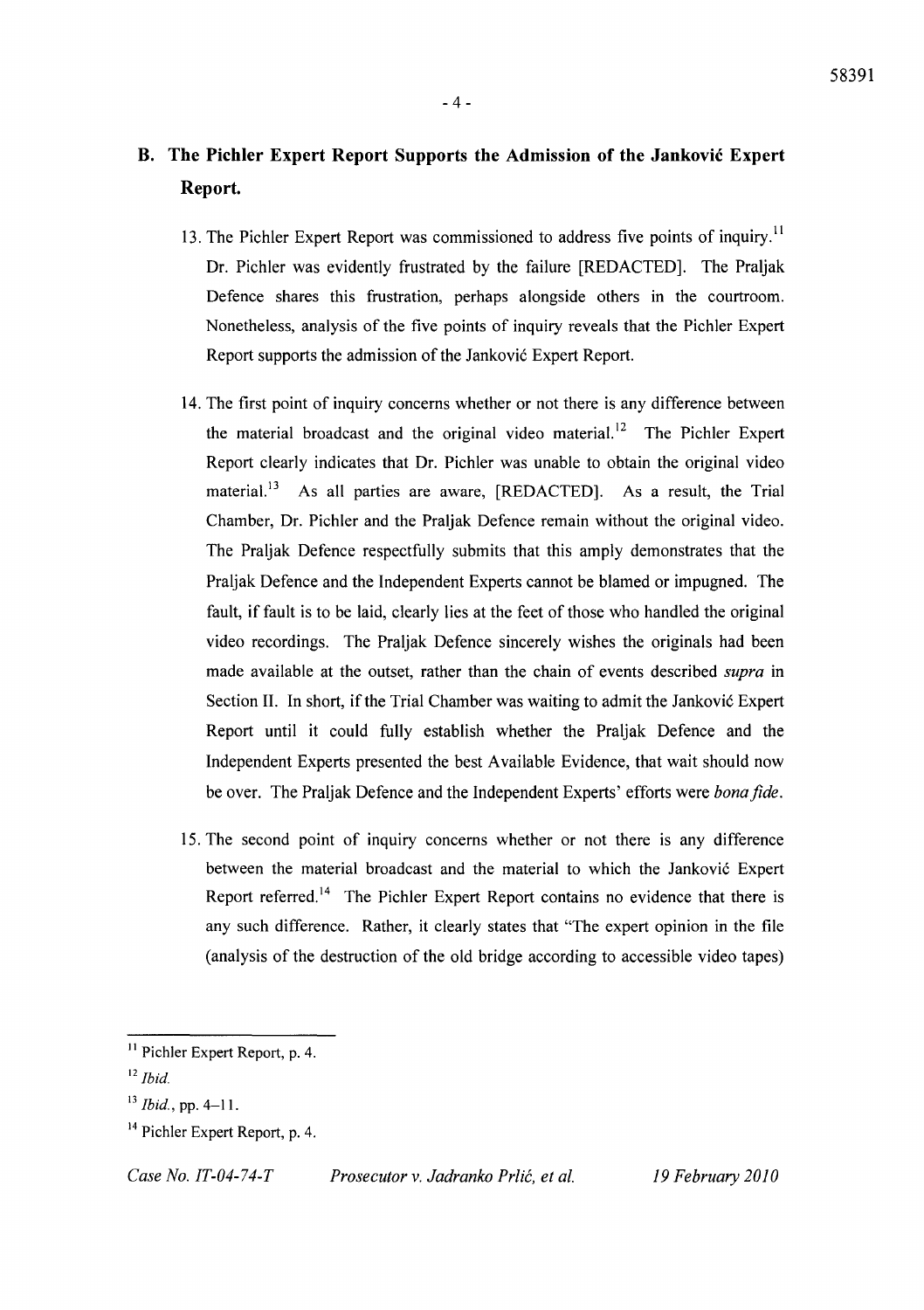$-5 -$ 

contains (as indicated under 3.1) essentially the same pictures as the EVN file. $v^{15}$ Again, if the Trial Chamber was waiting to admit the Janković Expert Report until it could evaluate the efforts of the Praljak Defence and the Independent Experts to present the best Available Evidence, that wait should now be over. The Praljak Defence and the Independent Experts' efforts were *bonafide.* [REDACTED]

- 16. The third point of inquiry concerns whether or not the sequence of images on each video tape represent a continuous sequence or not. The clear implication of the Pichler Expert Report, an implication uncontested by any party, is that there are discontinuities in the Available Evidence. It remains unknown whether or not there are discontinuities in the original video tape.
- 17. The primary result of this conclusion is clear: the Prosecution's reliance on this video evidence to prove individual criminal responsibility with respect to the destruction of the Old Bridge beyond a reasonable doubt is misguided. As to the effect on the admissibility or evidentiary weight of the Janković Expert Report, two issues are worth noting. First, while use of the original video materials might have been ideal, [REDACTED], and noting the inability of Dr. Pichler and the failure of the Prosecution to secure and produce that material, it is nonsensical to ask the impossible—the Janković Expert Report was clearly and unambiguously based on the *Available* Evidence, not unavailable evidence. Second, the use of *Available* Evidence rather than the original, unavailable video material has only a marginal effect on the weight of the conclusion of the Janković Expert Report, and has no effect on admissibility. Conclusion 1 of the Janković Expert Report (that there was no evidence in the Available Video showing tank fire striking the Old Bridge immediately preceding its destruction) remains untouched; *there remains no evidence-video, testimonial, or otherwise-showing tank fire striking the Old Bridge immediately preceding its destruction.* There is no evidence or argument against the fact that there is no video evidence of a tank shell hitting the Old Bridge immediately before it fell. The discontinuities also do not change the conclusion that the Available Video was compatible with the thesis that a detonation cord triggering an explosion had been used to destroy the bridge

<sup>15</sup> EVN is an abbreviation for European Video Network, corresponding to the ORF video. *See* Pichler Expert Report, p. 6.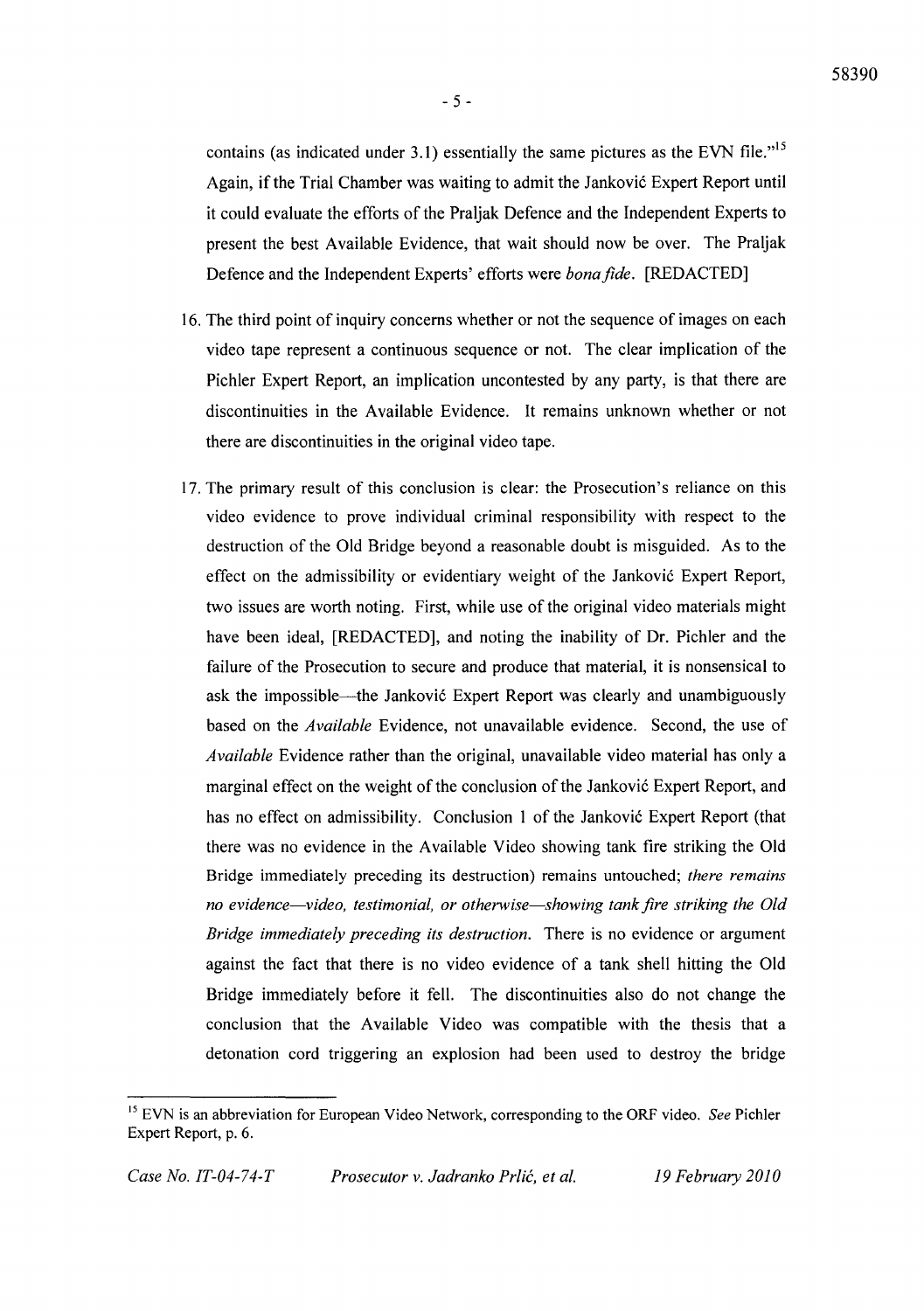(Conclusion 2).16 The Prosecution has done *nothing* to debunk the strong evidence that a detonation cord was used, and *nothing* to show that that detonation cord and explosive was not the last and ultimate cause of the destruction of the Old Bridge. It may have taken time to collapse after the detonation cord was used (from an area not under the control of the HVO), but that is not evidence supporting the Indictment. One could hypothesize, without the continuous video evidence, that there was some proximate cause (subsequent to the detonation cord) of the Old Bridge's final collapse, but that is mere speculation—not the basis for proof beyond a reasonable doubt.

- 18. The fourth point of inquiry concerns which images may have been removed or added.<sup>17</sup> This assumes, of course, an original video that is continuous, an assumption that has no evidence to substantiate it. The original video may have been continuous, or the video recording may have been halted to change position and zoom. Ultimately, knowing which, if any, [REDACTED], is not currently possible.
- 19. The fifth point of inquiry<sup>18</sup> asks for an image-by-image analysis of any alteration, removal, or addition, is unanswerable with respect to the original video material, but there is no indication that the Praljak Defence or Independent Experts altered, removed, or added any image-again indicating that the time for admission of the lankovi6 Expert Report has certainly come.
- 20. The clear implication of the Pichler Expert Report is that the lankovi6 Expert Report should be admitted. The Praljak Defence does not concede that the Pichler Expert Report was necessary for the admission of the Janković Report, but the Praljak Defence does welcome the Pichler Report as a clear vindication of the efforts of the Praljak Defence and the Independent Experts. With the Pichler Expert Report filed, there remains no reason to further delay the admission of the lankovi6 Expert Report, tendered on 9 May 2008, over 21 months ago.

*Case No. IT-04-74-T Prosecutor* v. *Jadranko Prlic, et al. 19 February 2010* 

<sup>&</sup>lt;sup>16</sup> Janković Expert Report, pp. 7-15.

<sup>&</sup>lt;sup>17</sup> Pichler Expert Report, p. 4.

<sup>&</sup>lt;sup>18</sup> Pichler Expert Report, p. 4.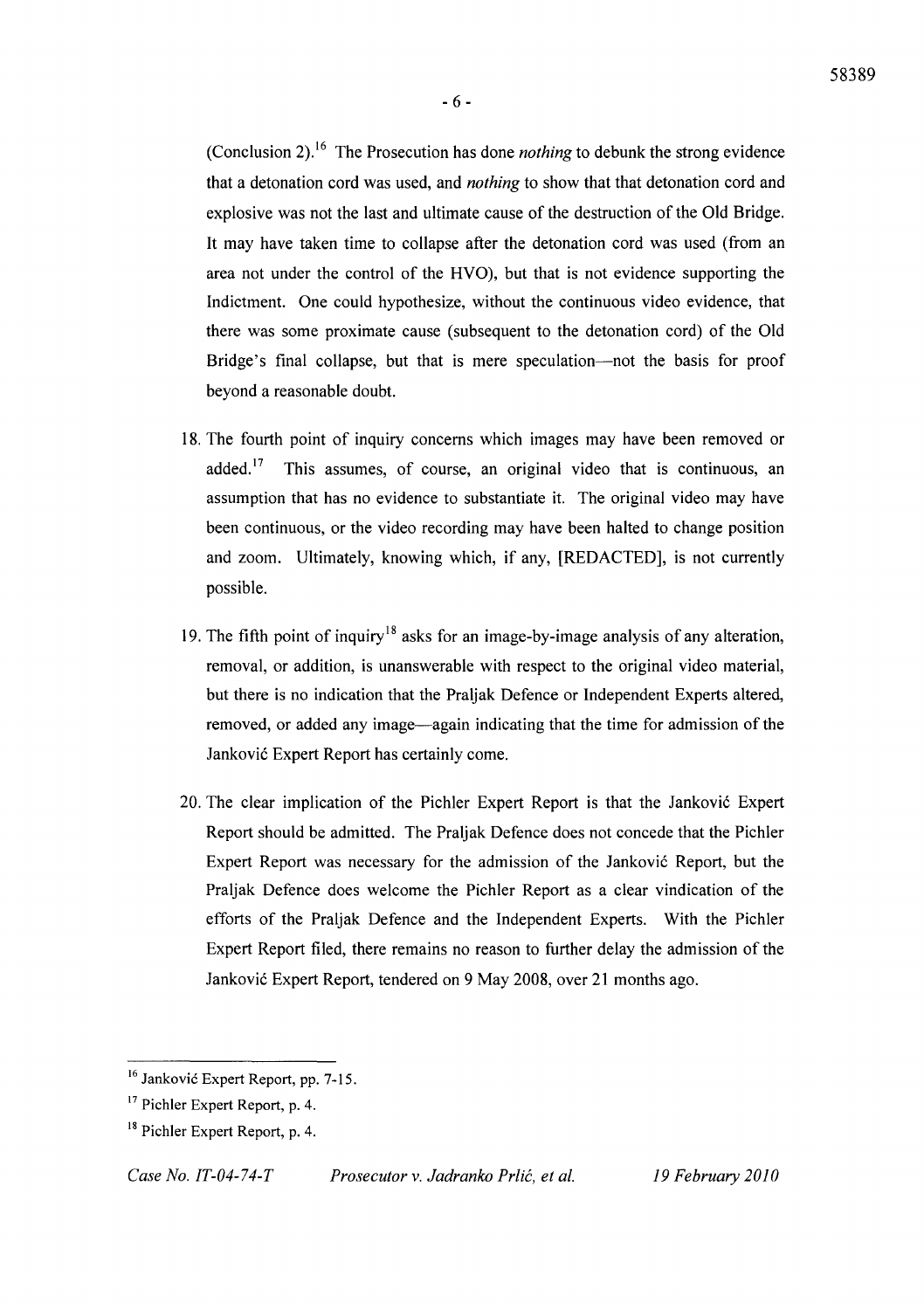### C. **The Pichler Expert Report Should Be Admitted.**

- 21. The Praljak Defence welcomed the Trial Chamber's effort to find and analyze the original video material.<sup>19</sup> Indeed, the Praljak Defence suggested the Pichler Expert Report should be even broader, covering all of the video evidence pertaining to the Old Bridge, including the evidence tendered by the Prosecution.2o
- 22. Now that the Pichler Expert Report has been submitted, it should be admitted. One might suppose that it has already become part of the record, as it has been officially submitted by the Registry in the Registry Submission of 21 December 2009. For the sake of clarity, however it should be formally admitted as part of the evidentiary record. The Pichler Expert Report (including all Annex material included in the Registry Submission) will assist the Trial Chamber by establishing a clear record.
- 23. The Praljak Defence respectfully submits that the Pichler Expert Report is probative and relevant because it shows the limits of the evidence relied upon by the Prosecution. While Dr. Pichler was not specifically tasked with evaluating the video material tendered by the Prosecution, despite the Praljak Defence's respectful suggestion that this would be both efficient and equitable, the Pichler Expert Report demonstrates the limitations of the Prosecution's evidence because the source of the video evidence used by the Prosecution and the Independent Experts is identical—the broadcast media. It is not the kind of evidence, with a clear chain of custody and unquestioned provenance, that lends itself to provide the basis for a criminal conviction. With that said, the Praljak Defence is fortunate that the video evidence is clear enough to establish that no tank shell hit the bridge immediately before the collapse, and that there remains video evidence of the possible use of a detonation cord very shortly before the collapse.
- 24. The Pichler Expert Report also assists the Praljak Defence in refuting any suggestion or implication that the Praljak Defence's efforts and the efforts of the Independent Experts were anything other than *bona fide.*

*Case No. IT-04-74-T Prosecutor* v. *Jadranko Prlic, et al. 19 February 2010* 

<sup>19</sup>*See* Request to Expand Pichler's Mandate.

*<sup>20</sup> Ibid.,* paras. 28-31.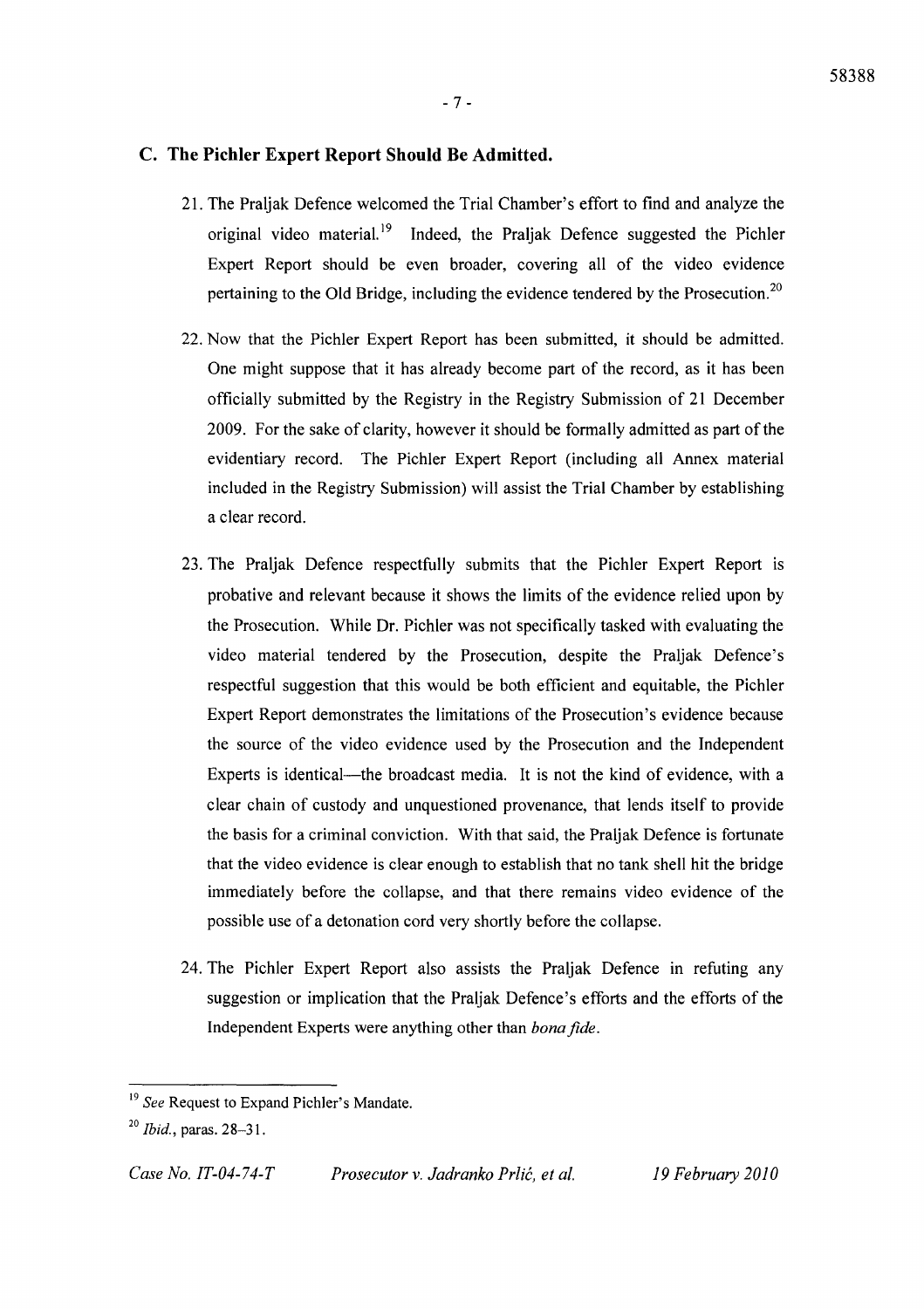- 8 -
- 25. Finally, the Pichler Expert Report clearly supports the admission of the Jankovi6 Expert Report, as explained *supra,* and should be admitted for that reason.
- 26. The Praljak Defence recognizes that it is an unusual step for the Trial Chamber to commission an expert report. The fact that Rule 94 *bis* does not appear to consider this possibility does not, however, negate the power of the Trial Chamber to commission this report, and of course to admit the report.
- 27. [REDACTED] should also be formally admitted because it confirms that the Pichler Expert Report and the Janković Expert Report are based on the best available evidence. The Trial Chamber's worthy efforts to uncover the truth have proven very useful.

# D. No Examination of Dr. Pichler Is Necessary, But If Examination Is Granted To Any Party, It Should Also Be Granted to the Praljak Defence.

- 28. Rule 94 *bis* (B) allows for a routine thirty day time period after the disclosure of an expert report to file a request to cross-examine an expert witness. That thirty day period has passed in this instance. The Praljak Defence respectfully submits that there is no clear indication that the Order constitutes a variation in this deadline. The language regarding an "opposing party" is unusual with respect to an Expert Report submitted by the Registry, but that does not create any justification for a variation in the application of the thirty day deadline.
- 29. Dr. Pichler's activities were relatively transparent, and no evident need for the examination of Dr. Pichler presents itself. That said, if any party requests and is granted time to examine Dr. Pichler, the Praljak Defence should also be granted time to examine Dr. Pichler. The Pichler Expert Report bolsters the credibility of the Jankovi6 Expert Report and degrades the credibility of the Prosecution's conclusions based on the video material tendered by the Prosecution. Accordingly, the Praljak Defence has an interest in questioning Dr. Pichler if any other party examines Dr. Pichler.